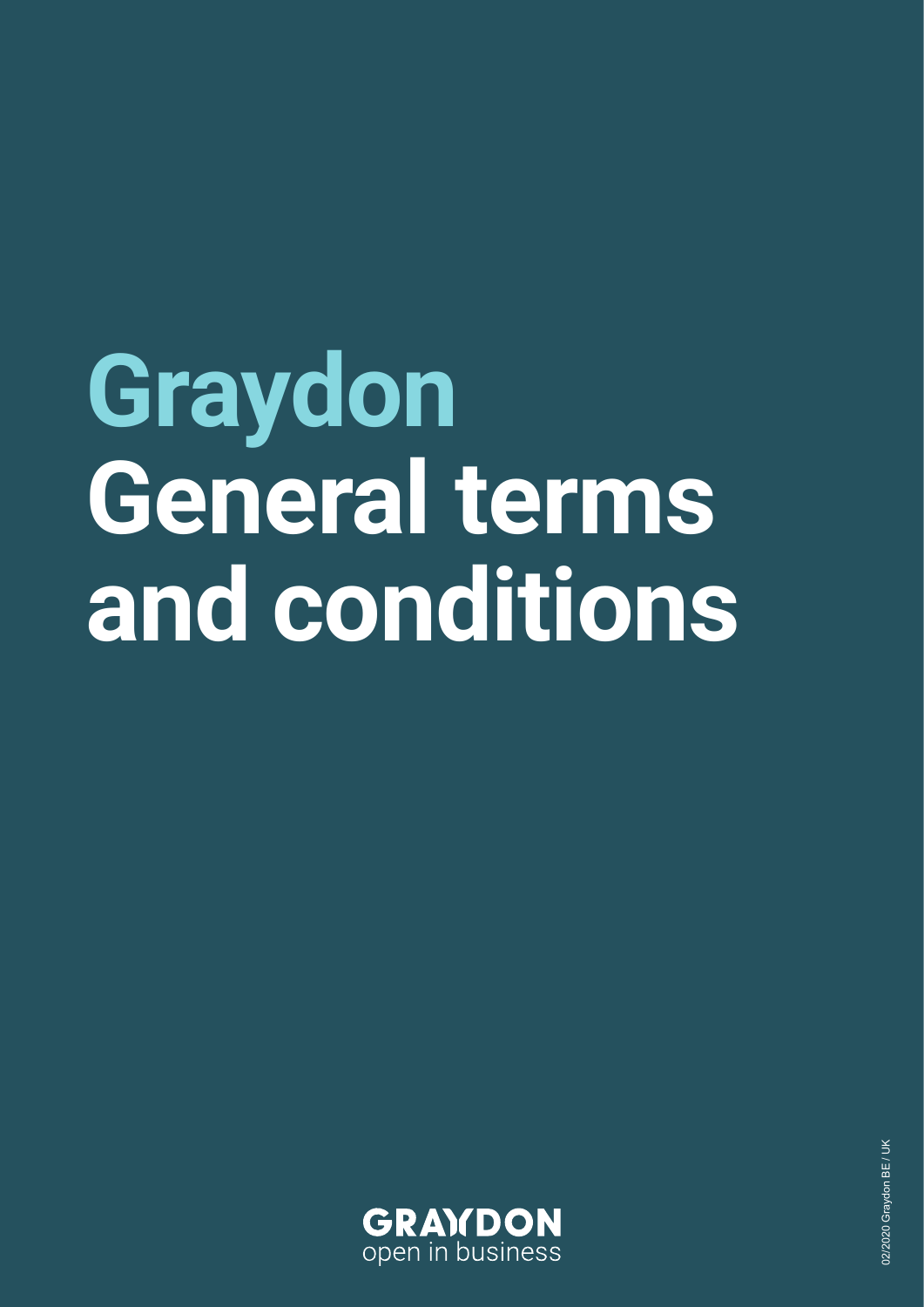# **Content**

# **Section 1:**

| General 4         |                                       |   |
|-------------------|---------------------------------------|---|
| Art. 1            | <b>Definitions</b>                    | З |
| Art. $2$          | General                               | 3 |
| Art. $3$          | Offers and price quotes               | 3 |
| Art. 4            | <b>Execution of the Agreement</b>     | 3 |
| Art. 5            | Modifications to the Agreement        | 4 |
| Ar.t $6$          | Duration of the Agreement             | 4 |
| Art. 7            | Payment and contractual interest rate | 4 |
| Art. 8            | Confidentiality                       | 4 |
| Art.9             | <b>Intellectual Property</b>          | 5 |
| Art. 10           | Privacy and data protection:          | 5 |
|                   | Graydon as the party responsible      |   |
|                   | for processing                        |   |
| Art. 11           | Privacy and data protection:          | 5 |
|                   | Graydon as processor                  |   |
| Art. 12           | Complaints                            | 6 |
| Art. 13           | Liability                             | 6 |
| Art. 14           | Force majeure                         | 6 |
| Art. 15           | <b>Nullity</b>                        | 6 |
| Art. 16           | Applicable law and courts             | 6 |
|                   | with jurisdiction                     |   |
| Art. 17           | Changes to the terms and conditions   | 7 |
|                   |                                       |   |
| <b>Section 2:</b> |                                       |   |

|             | <b>Supplementary terms and conditions: Commercial</b> |  |
|-------------|-------------------------------------------------------|--|
|             | Information - Subscription to Work                    |  |
| Units (WUs) |                                                       |  |
|             | Art. 1 General                                        |  |
|             | Art. 2 Invoicing                                      |  |
|             |                                                       |  |

# **Section 3:**

Supplementary terms and conditions: Commercial Information fixed-price Agreement 7

| Art. 1 General   |   |
|------------------|---|
| Art. 2 Invoicing |   |
| Art. 3 Fair Use  | 7 |

# **Section 4:**

|          | Database Management             | 8 |
|----------|---------------------------------|---|
| Art. 1   | <b>Definitions</b>              | 8 |
| Art. $2$ | General                         | 8 |
| Art. 3   | Wastage                         | 8 |
| Art. 4   | Deduplication                   | 8 |
| Art. 5   | Supply of Marketing Information | 8 |
| Art. 6   | Liability                       | 8 |
| Art. 7   | "Don't-Call-Me Register"        | 9 |
| Art. 8   | Discretion and confidentiality  | 9 |
| Art. 9   | Invoicing                       | 9 |
| Art. 10  | Database Management             | 9 |
|          |                                 |   |

# **Section 5:**

| Supplementary terms and conditions: |   |
|-------------------------------------|---|
| Risk & Compliance                   |   |
| Art. 1 Risk & Compliance            | 9 |

# **Section 6:**

| Supplementary terms and conditions: |              |
|-------------------------------------|--------------|
| Graydon Learning Centre (GLC)       | g            |
| Art. 1 Definitions                  | $\mathsf{Q}$ |
|                                     | 10           |
| Guarantees                          | 10           |
| Registration                        | 10           |
| Rights of use                       | 11           |
|                                     |              |

# **Section 7:**

| Supplementary terms and conditions:   |    |
|---------------------------------------|----|
| Multiscoring Screening/ Payment Score |    |
| Screening/Business Analyser           | 11 |

# **Section 8:**

Supplementary terms and conditions: Barter for delivery of payment experiences 11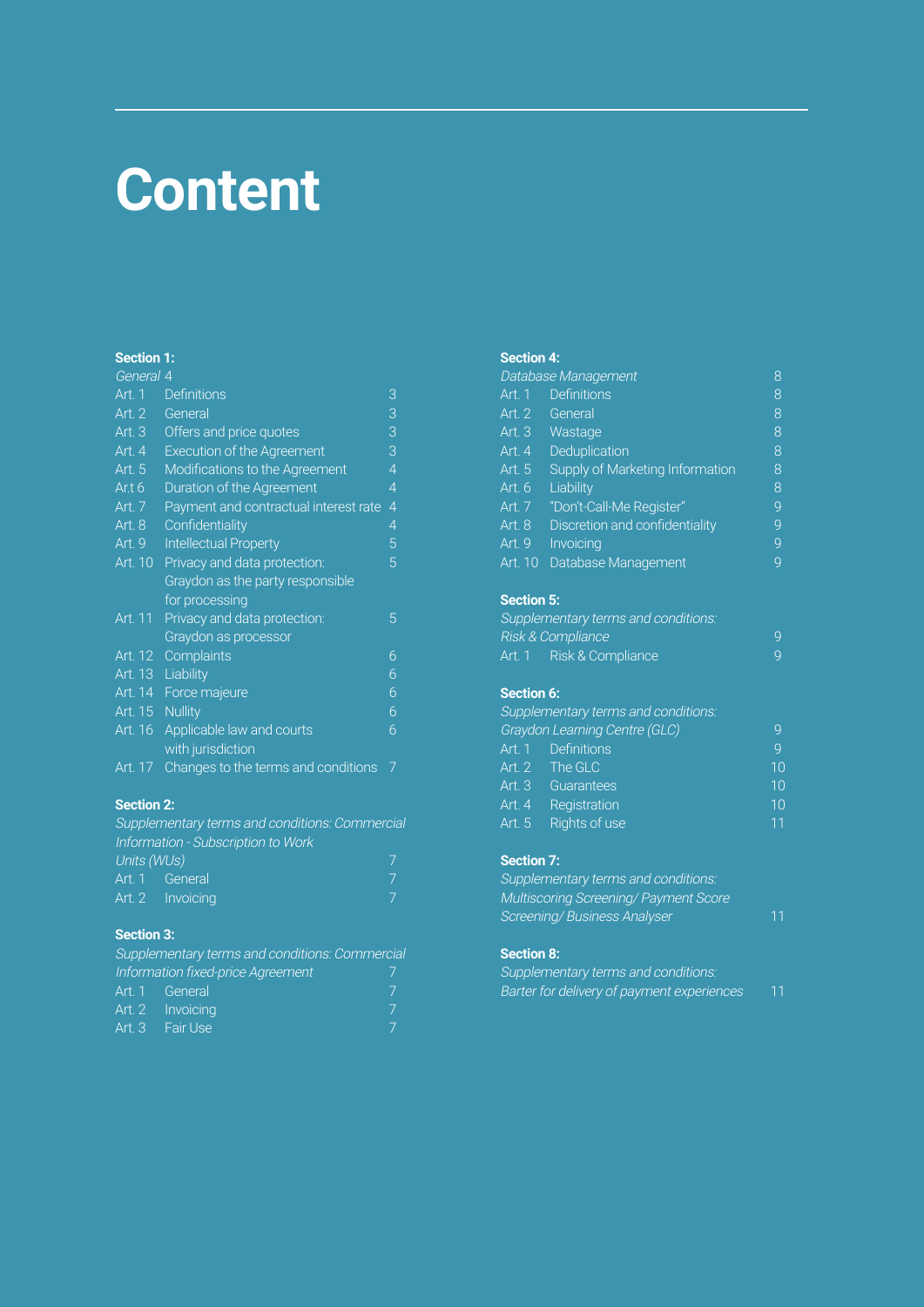# **General Terms and Conditions for Graydon Belgium NV referred to hereinafter as: Graydon**

# **Section 1 – General**

# **Article 1 Definitions**

In these general terms and conditions, the definitions shown below are used in the following sense, unless expressly stated otherwise.

**Work Units Subscription:** The subscriber's right, within a certain period of time, to call on Graydon's products and/or services and be charged accordingly for the work units in question.

**Graydon:** Graydon Belgium NV, located in Antwerp (Berchem), company number 0422.319.093. Graydon specialises in collating, processing and disseminating Information about Belgian companies and selling that information to its Clients.

Flat-rate (Agreement): The Client can request and retrieve Information about various Belgian company numbers within the agreed period.

**Information:** The information that Graydon provides the Client based on an Agreement. The Information provided by Graydon is based mainly on data available publicly in publications such as the Belgian State Gazette. This data comes from the annual accounts lodged with the National Bank of Belgium, the Crossroads Bank for Enterprises, etc. Graydon gathers Information from sources such as public databases and this is supplemented by other information gathered by Graydon's services. This commercial and financial Information may include general information, insights, credit recommendations, economic evaluations, scores, payment experiences and other parameters. Information may also include insights into the future, taken from data algorithms, as well as Information from various data sources (content gleaned from social media, blogs, newspapers, users, etc.). This list is non-exhaustive and no rights may be derived from it.

**Client(s):** The legal entity or natural person permitted to use Graydon's products and/or services.

Brand: The brands, names, trading names, logos, sign boards, domain names, designs, models, drawings, products, services and/or scores belonging to Graydon, regardless of whether these are proprietary, registered or protected in any other way

**Agreement:** The Agreement to supply specific products and/or services by Graydon.

**Party(ies):** Graydon and/or the Client. **WU:** Work Units

# **Article 2 General**

2.1 These general terms and conditions apply to any offer, price quote and Agreement between Graydon and the Client for which Graydon has declared that these general terms and conditions should apply.

2.2 Supplementary terms and conditions are appended to these general terms and conditions regarding the specific products and/or services to be provided by Graydon. These supplementary terms and conditions form part of the general terms and conditions. In the

event of a discrepancy and/or conflict between the contents or purpose of the general terms and conditions and the supplementary terms and conditions, the supplementary terms and conditions shall prevail.

2.3 These general terms and conditions also apply to all Agreements with Graydon where the execution thereof involve third parties being used by Graydon.

2.4 Deviations from these general and/or supplementary terms and conditions will only apply if they are set out in writing and signed by both parties for agreement.

2.5 The Client's purchasing or other terms and conditions will only apply if they are set out in writing and signed by both parties for agreement.

2.6 Should one or more of the provisions of these general terms and conditions be declared invalid or null and void, the remaining provisions shall continue to apply in full. If this is the case, Graydon and the Client will then agree new provisions to replace the provision(s) declared invalid or null and void, which, as far as possible, the aim and purpose of the original provision will be taken into consideration.

# **Article 3 Offers and price quotes**

3.1 Except where expressly stated otherwise, all offers and information from Graydon are provided on an obligation-free basis and given as an indication only. Any order issued will only be binding on Graydon after receipt of the original signed Agreement.

3.2 Graydon reserves the right to decline, suspend or terminate the Agreement.

3.3 If the costs of the products and/or services that come under the Agreement are increased as the result of measures taken by the government, or for any other reason, Graydon may charge the difference in price on the as yet unused part.

3.4 All charges pertaining to this Agreement and the sheets exclude VAT. Graydon reserves the right to increase the prices of the various products and/or services each year, based on the figure of the consumer price index, albeit with a minimum of 3%.

# **Article 4 Execution of the Agreement**

4.1 Graydon will execute the Agreement to the best of its ability and in accordance with the requirements that might be imposed on a provider acting in a reasonable and professional manner. Furthermore, Graydon will conduct itself with the greatest possible discretion with regard to the execution of the Agreement.

4.2 The Client discharges Graydon of all responsibility regarding the content and further application of the Information it obtains. This discharge applies from the time that the Client receives the Information requested. Additions to and/or omissions from Information or parts thereof, as well as other descriptions, etc. do not come under Graydon's full control capabilities. The Client will therefore indemnify Graydon for any claims from third parties and provide compensation for any and all damage that Graydon may incur therefrom. The Client will also intervene willingly in any proceedings that may be lodged against Graydon and will bear all costs arising therefrom.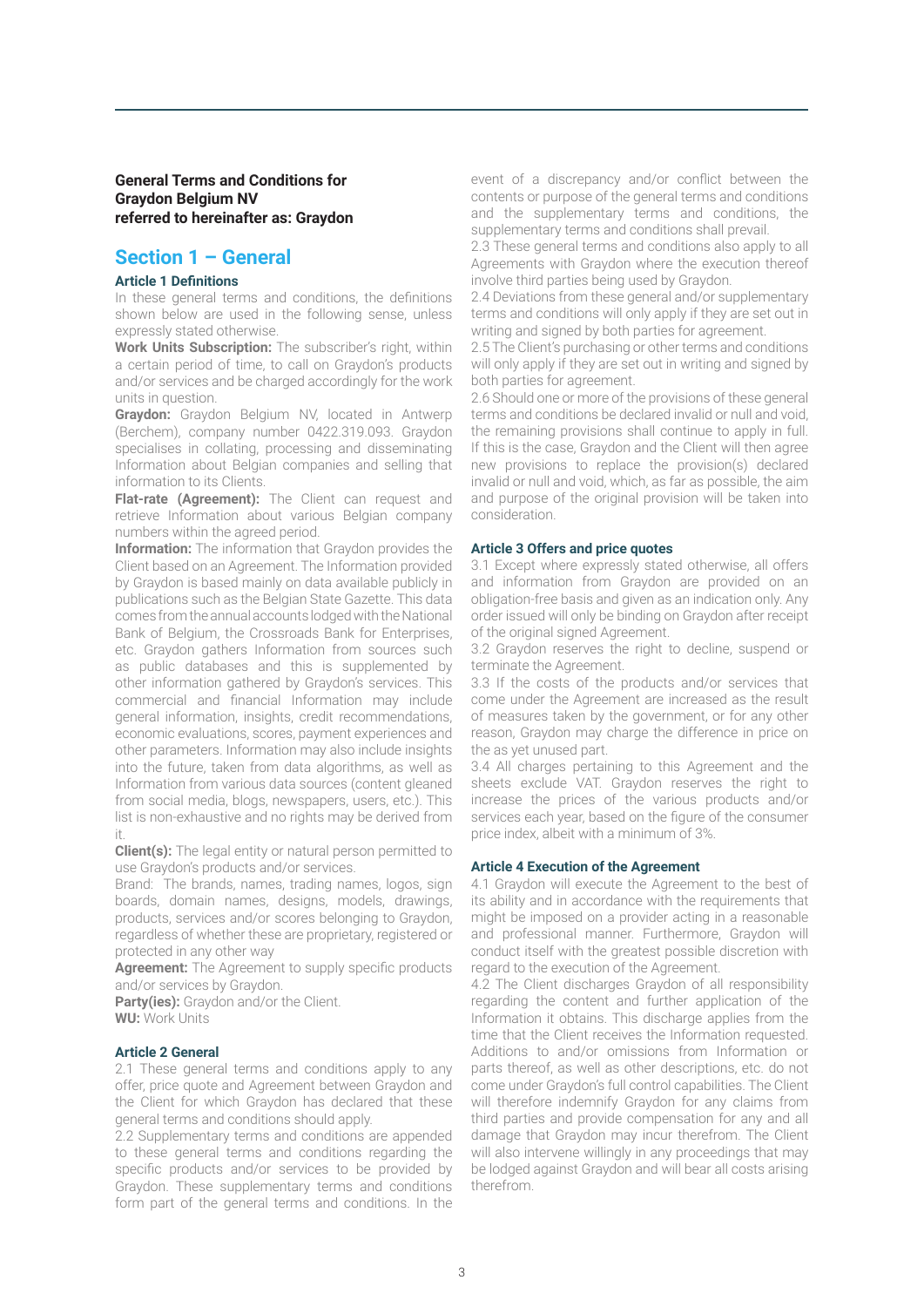4.3 Graydon is not liable for any damage that the Client may suffer directly or indirectly due to a temporary interruption to the communication system that is attributable to unforeseen circumstances, such as the breakdown of telephone lines, a serious defect in the computers and other forms of force majeure or on application of the provision for hardship next to force majeure.

Nevertheless, Graydon will take all necessary measures to make any such interruptions as brief as possible and hence to limit any damage for the Client to the greatest possible extent.

4.4 The passwords allocated to the Client to retrieve Information are strictly confidential and must also be treated as such. The Client bears full responsibility for this. Every attempt to retrieve Information using the passwords allocated will be debited from the Client's account.

4.5 Graydon is not obliged to disclose the sources of the Information it provides, nor the way in which it operates. 4.6 Information will be provided at all times to the extent that the law permits. In certain cases, Graydon reserves the right only to provide Information verbally.

4.7 Information from other countries will be provided in English or in the language of the country in question.

# **Article 5 Modifications to the Agreement**

5.1 Graydon has the right, from time to time, to change the way in which it delivers products and/or services (and in which the Client is able to receive or approach the products and/or services) and/or to modify the functionalities or suspend, modify or terminate segments of products and/or services. Only in the case of such a change having an immediate, substantial and negative effect on the Client's business operations, and exclusively at the discretion of Graydon, will Graydon notify the Client by registered letter six (6) months prior to any such change being implemented. If the Client does not agree with the change notified, either of the Parties is entitled, within a period of 30 days of Graydon notifying the Client in the manner stated above, to terminate the Agreement in writing for the segment in question, with effect from the day on which the change is implemented. Continuing to use the products and/or services shall be tantamount to the Client agreeing with the change.

5.2 As an exception to article 16 of these general terms and conditions, all disputes relating to the assessment by Graydon of 'an immediate, substantial and negative effect on the Client's business operations' will be submitted to an independent specialist to be agreed in greater detail by the Parties.

#### **Article 6 Duration of the Agreement**

6.1 The duration of the Agreement is stated in the Agreement, as of the "Agreement Start Date", unless stated otherwise in writing.

6.2 The Agreement may only be terminated by registered letter at the end of the expressly or tacitly agreed contract period, subject to notice being served three (3) months prior to the expiry date. If notice of termination is not served in timely fashion, then the Agreement will be tacitly renewed for an equal period. Extensions to

the Agreement will always be on the same terms and conditions and provisions, and at the rates applicable at the time of renewal.

#### **Article 7 Payment and contractual interest rate**

7.1 Payment of invoices must take place within 30 days of the invoice date. Any amount not paid by the due date will automatically become due for immediate payment and will be increased, without prior warning, by interest of 12% per annum or if the statutory interest rate is higher, by the statutory rate of interest, plus compensation of 15%, with a minimum of 62 EUR. Also, in the event of any one invoice going past its due date, all other outstanding invoices not yet due will immediately become due for payment, even if a payment plan has been granted. 7.2 The use of Graydon services implies immediate acceptance of the invoices.

#### **Artikel 8 Confidentiality**

8.1 The Parties are obliged to keep all confidential information secret that they may have obtained from each other or another source in the context of the Agreement, unless expressly indicated otherwise. All information is deemed to be confidential, unless expressly indicated otherwise in writing.

8.2 If on the grounds of a statutory provision or court ruling Graydon is required to disclose confidential information to third parties designated by law or a court with jurisdiction and it is unable to appeal the matter to claim the statutory right to decline to disclose information, Graydon will not be required to pay compensation or damages to the Client on account of breaching the obligation to keep information confidential, nor is the Client entitled to cancel the Agreement on the grounds of any claim arising therefrom.

8.3 In these general terms and conditions, Graydon Group has the following meaning: all companies, from time to time,

- 1) over which Graydon Holding NV exercises direct or indirect control,
- 2) which exercise direct or indirect control over Graydon Holding NV,
- 3) which exercise direct or indirect control over the companies stated in 2),
- 4) which are sister companies or subsidiaries of the companies stated in 2).

8.4 If and insofar as the proper fulfilment of the Agreement so requires, Graydon has the right to exchange confidential information with the companies in the Graydon Group.

8.5 The mutual obligation as to confidentiality will also continue after the Agreement has come to an end.

8.6 The (contact) details of clients are not considered as confidential information in the context of this article 9. In compliance with the data protection regulations, Graydon reserves the right to share this information with the companies of the Graydon Group and for the purpose of analysing market shares. The information may also be shared for commercial purposes, such as investigating the possibilities of combined offers, upselling and preventing prospects from being approached twice.

8.7 The name of Graydon will never be disclosed by the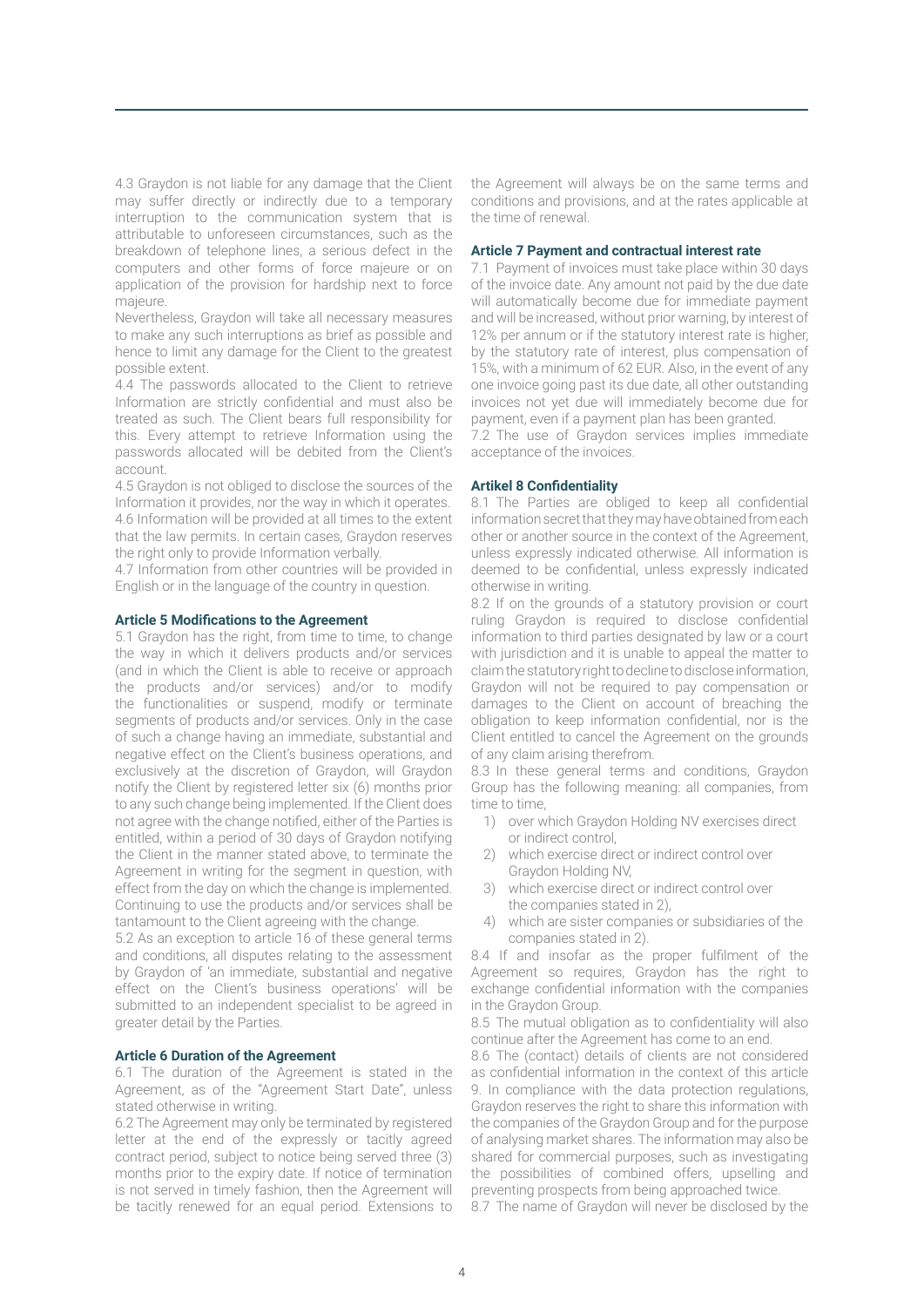Client as a source of information, except where this is mandatory under the law, or if Graydon has given its prior written consent, in which case Graydon reserves the right to verify the accuracy of any quotation or mention made of Graydon Information.

# **Article 9 Intellectual Property**

9.1 Graydon owns the rights and authorisations of the Brand on the grounds of intellectual property rights, copyright and the Act of 31st August 1998 regarding the legal protection of databases. The Client acknowledges that the Brand is the exclusive property of Graydon and will belong to Graydon at all times. The Client also acknowledges that in the past it has acquired no rights whatsoever and that it will acquire no rights in the future of a similar nature over the Brand, except where expressly agreed otherwise with Graydon.

9.2 The Client undertakes not to take any action of any kind (in particular including any application to register the Brand in its name, for a domain name, an e-mail address, an individualised telephone number or reservations on search engines that contain the Brand) that may affect Graydon's rights to the Brand.

9.3 Unless agreed otherwise in writing, Graydon reserves the right, through and as a result of its work, to record information acquired in its databases and to use knowledge acquired for other purposes, on the proviso that no confidential information is disclosed to third parties in so doing.

9.4 The Client guarantees at all times that the use of information provided by it, or otherwise, will not place Graydon in breach of statutory requirements or the protected rights of third parties. The Client will also indemnify Graydon in full for all direct and indirect consequences of arrangements that third parties might apply as a result of breaching this guarantee.

9.5 Neither the products and/or services purchased from Graydon nor any part or the whole of the Agreement entered into may be sold or passed on.

# **Article 10 Privacy and data protection: Graydon as the party responsible for processing**

10.1 Graydon and the Client acknowledge that personal data will be processed in the context of the Agreement. The Parties will each comply with the applicable legislation in the areas of privacy, data protection, telecommunications and security, as well as what is stated in these general terms and conditions, unless agreed otherwise.

10.2 The Client acknowledges that Graydon has acquired and processes personal data for specific purposes. Graydon has acquired and processes this personal data for the purpose of supporting companies and institutions:

- in their activities in the area of credit management (Credit Management/Company Information service); as well as
- in activities in the area of marketing targeting companies and/or institutions (Marketing Information service);

everything as stated in greater detail in Graydon's Privacy Statement (https://graydon.be/en/gdpr). The Client will give an account of the above in the processing and use of the personal data and will only use the personal data for the aforementioned purposes, as stated in greater detail in the Privacy Statement and taking account of the fact that this Statement will be modified from time to time.

10.3 The Client acknowledges that when it uses the personal data provided by Graydon for automated decision-making, including profiling, that it is and will remain solely responsible for any such use. As such, the Client guarantees that the conditions imposed by the applicable privacy, data protection, telecommunications and security legislation regarding such decision-making will be complied with.

10.4 In the event of Graydon receiving a request from a party involved regarding the amendment or deletion of data, or restricting the processing of its personal data and Graydon deems such a request to be admissible, Graydon will then notify the Client accordingly and the Client will take the necessary measures on its side to implement this amendment, deletion or restriction with regard to this personal data.

10.5 Without prejudice to its other obligations pursuant to these general terms and conditions, the Client will protect the personal data in accordance with the legislation stated in article [10.1] in an appropriate manner and will delete data immediately when it is no longer needed for the purposes stated in article [10.2].

10.6 Graydon and the Client are both responsible for processing separately with regard to the use and processing of the Credit Management/Company Information and Marketing Information services and the personal data contained therein. Graydon is also the processor on behalf of the Client for the GLC, as described in greater detail in section 7 of these general terms and conditions and Graydon is also a processor for certain Marketing Information or Collection services. If necessary, the parties will also make additional arrangements.

10.7 The Client will not send personal data to a country outside the European Economic Area (EEA) without ensuring an adequate level of protection. Should the Client be located in a country outside the EEA that does not have an adequate level of protection, the article 10 will not apply and the Parties will make more detailed arrangements.

10.8 The Client will indemnify Graydon for all claims from third parties and for damage incurred in relation to the processing of personal data for which the Client is designated as the party responsible for processing. It will also reimburse Graydon in full for all costs incurred in relation to this (including costs for legal assistance).

# **Article 11 Privacy and data protection: Graydon as processor**

11.1 In providing its GLC services, and complying to legal obligations and supervisory tasks, including those resulting from AML services, customer due diligence and Know Your Customer (service Risk & Compliance) and for certain Marketing Information and Collection services, Graydon will process personal data, from time to time, as the processor working on behalf of the Client, Graydon being the party responsible for the processing. 11.2 In carrying out this processing, Graydon adheres to what is stated in article 11.1 and in the applicable legislation and regulations in relation to the processing of personal data.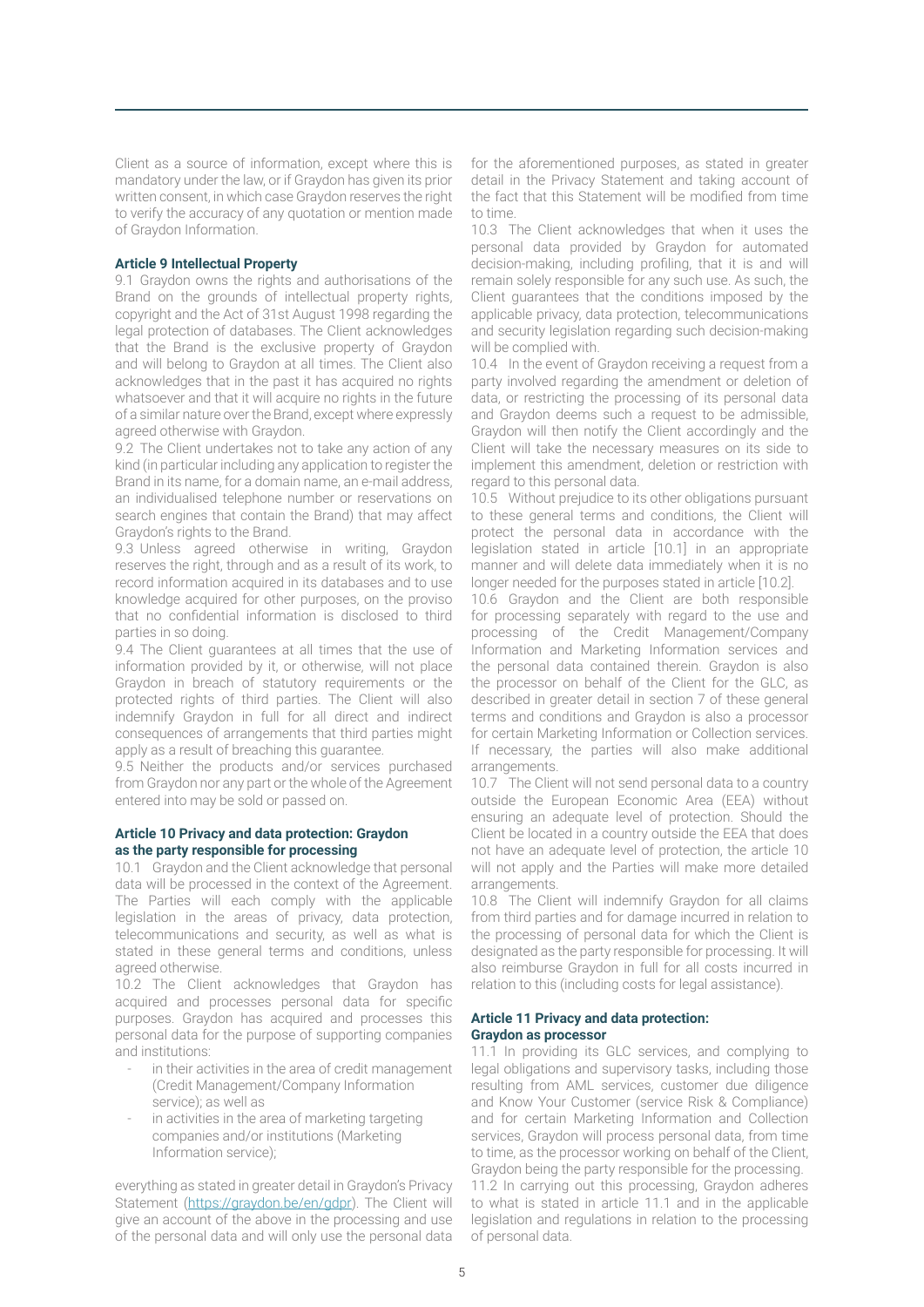11.3 Graydon will provide appropriate technical and organisational measures for the protection of the personal data it processes on behalf of the Client and, at the written request of the Client, it will provide a summary of these measures. Graydon will also require employees and other persons who carry out assignments on behalf of it to keep confidential any personal data of which they may gain knowledge.

11.4 If, on the grounds of an order issued by a government body or in connection with a legal obligation, Graydon carries out work related to the dissemination, modification, supplementing, deletion or protection of personal data processed in the context of the GLC and Marketing Information and/or Collection Services, all costs associated with this will be charged to the Client.

11.5 After the end of the Agreement, Graydon will delete the personal data, except where storage of the personal data is required under Union law or member state law.

#### **Article 12 Complaints**

12.1 Graydon guarantees the proper functioning of the online applications. However, should problems occur, the Client will notify Graydon accordingly within 8 working days. Graydon will then do everything it can to resolve these problems once it has been unequivocally established that the problems originate from the communication system. The Client will expressly refrain from charging Graydon for any costs if these costs are caused by abnormal use, negligence, failure to honour the use and maintenance requirements and damage caused by third parties, whether or not the problems are the result of the installation of the communication system.

12.2 Any complaints relating to Information received must be made in writing to Graydon within 8 days of receiving said Information. Lodging a complaint in no way discharges the Client from its payment obligations.

#### **Article 13 Liability**

13.1 Graydon provides an undertaking as to effort and in no way an undertaking as to results.

13.2 The Client understands and accepts that for the products and/or services use is made of Information that is based on or consists of data provided to Graydon by third parties or that is otherwise available in the public domain. The Client also understands and accepts that Graydon is not able to check or verify the accuracy and/ or completeness of such data. Graydon bases itself mainly on official sources and does everything it can to ensure that its Information is kept as correct and up to date as possible.

13.3 Graydon cannot be held responsible for the accuracy of the Information supplied by whatever means of communication and will not be held liable for any loss or damage caused by carelessness or by any action or lack of action, or for any reason related to the obtaining, collating and passing on of the aforementioned Information. Nor can it be held liable for any delay in supplying the Information. Graydon can only be held liable for shortcomings in the execution of the assignment if such shortcomings are the result

of Graydon or its employees not taking account of the care, expertise and reasonable professionalism that the Client may be accustomed to in the way Graydon usually provides advice and/or carries out its tasks. Any liability for damage caused by shortcomings in the execution of the assignment will be limited to the fees that Graydon stipulates and receives to carry out its work in the context of this assignment. For assignments with a throughput time in excess of six months, a further restriction applies of the liability dealt with here to a maximum of the invoice amount over the previous six months.

13.4 Any claims from the Client for compensation relating to damage incurred as the result of shortcomings by Graydon, in the sense dealt with above, must be lodged within one year of the damage being discovered. If this is not the case, the Client will have forfeited its right to compensation for damage.

13.5 The Client discharges Graydon, pursuant to art. 1165 of the Civil Code, from all liability regarding Information received and from any direct or indirect communication to third parties. The Information is supplied in good faith, but Graydon is unable to provide a guarantee for its full or partial accuracy. The moderate price for the Information supplied confirms that it cannot be assimilated with an insurance premium that in any way guarantees solvency. Commercial and financial Information forms only part of the elements that enable the Client to gain an idea of the solvency and/ or economic and/or financial situation of a third party. The Client will indemnify Graydon from any such claims, compensation, etc. from third parties in relation to the supply of (commercial) Information.

13.6 The credit recommendation provided and the other scores/parameters supplied always apply in relation to all creditors and not just in relation to a single creditor.

#### **Article 14 Force majeure**

14.1 If the (timely) delivery of Information is prevented as the result of force majeure (such as a strike, fire, etc.), Graydon will then have the right to adjust the Agreement to the circumstances. The Client will expressly refrain from seeking any compensation.

14.2 If delivery of the Information is prevented by force majeure or by unforeseen circumstances, in accordance with the application of the provision for hardship next to force majeure, Graydon has the right either to adjust the Agreement to the circumstances, or to terminate the Agreement. The Client will expressly refrain from seeking any compensation on behalf of itself.

#### **Article 15 Nullity**

15.1 The nullity of one or more provisions of the Agreement does not imply the nullity of the Agreement itself.

#### **Article 16 Applicable law and courts with jurisdiction**

16.1 All disputes relating to the Agreement entered into will be governed by Belgian law and the Courts in Antwerp shall have sole jurisdiction to hear such disputes.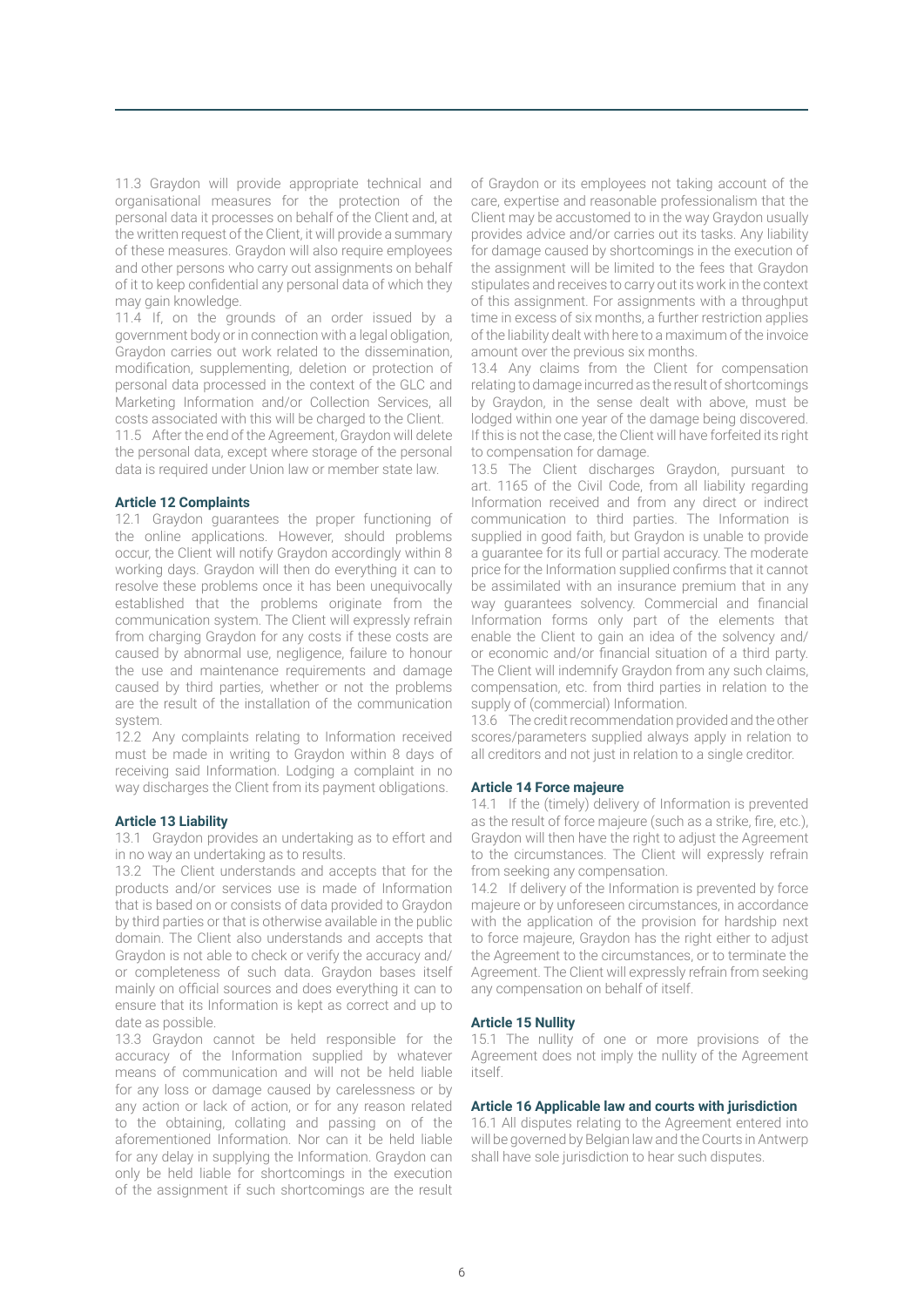# **Article 17 Changes to the terms and conditions**

17.1 Changes and additions to these general terms and conditions become binding on the Client one month after notification of the change or addition to the Client, except where stated otherwise in writing.

17.2 These general terms and conditions come into effect from 1st April 2018.

# **Section 2 – Supplementary terms and conditions: Commercial Information - Subscription to Work Units (WUs**

# **Article 1 General**

1.1 By signing the Agreement with Graydon for the supply of (commercial) Information, the Client gives Graydon the task, unless stated otherwise, of:

- gathering all available Information and Information that is officially accessible for the Client
- giving an economic evaluation, in accordance with the formula known to the Client and/or designed with the Client, for the purpose of being able to form a picture of the economic solvency of the companies indicated by the Client with which it maintains a business relationship or wishes to do so.

# **Article 2 Invoicing**

2.1 The Client has the right to call on Graydon's products and/or services within the agreed period and to be charged the number of WUs defined for doing so.

2.2 The prices of the various products and/or services will be defined per WU. Graydon will invoice the total number of WUs reserved at the time of the start date of the Agreement. If the period of the Agreement is longer than 12 months, an invoice will be issued annually on the anniversary date.

2.3 In the event of the reserved number of WUs being exceeded, Graydon has the right to renew the Agreement early for an equal period. Renewals will always be implemented on the same terms and conditions and provisions and at the charges in effect at the time of the renewal.

2.4 Any unused or remaining WUs will automatically lapse when the anniversary date expires and will not be refunded to Client. Unused Work Units cannot be carried forward.

# **Section 3 – Supplementary terms and conditions: Commercial Information fixed-price Agreement**

# **Article 1 General**

1.1 By signing the Agreement with Graydon for the supply of (commercial) Information, the Client gives Graydon the task, unless stated otherwise, of:

- gathering all available Information and Information that is officially accessible for the Client
- giving an economic evaluation, in accordance with the formula known to the Client and/or designed with the Client, for the purpose of being able to form a picture of the economic solvency of the companies

indicated by the Client with which it maintains a business relationship or wishes to do so.

1.2 The Information provided by Graydon may be used by the Client to gather knowledge about a company, but it may not be used as the only source for assessing the creditworthiness of that company. The Client will always form its own assessment through its own interpretation and by applying the Commercial Information received. The Client will also always itself be responsible for its recommendations, forecasts, comments and/or actions arising from this assessment.

1.3 The intellectual property rights and copyright over the Information and the data it contains reside with Graydon. The publication, supply, transfer, dissemination, commercial use, licensing, hire, sale or otherwise making the Information or data available, or its use on behalf of a third party is expressly forbidden.

1.4 Graydon grants the Client for the duration of the Agreement and in return for the agreed advanced payments a non-exclusive and non-transferable right to use the data contained in the Commercial Information for its own internal business-related use.

# **Article 2 Invoicing**

2.1 Within the agreed period, the Client may request Information from various Belgian company numbers. On the anniversary date, unless agreed otherwise, the list of company numbers must be purged by the Client.

2.2 Graydon will invoice the Client for the fixed amount agreed at the time of the start date of the Agreement. If the period of the Agreement is longer than 12 months, an invoice will be issued annually on the anniversary date.

2.3 If the agreed number of company numbers is exceeded and unless agreed otherwise, each additional company number will be invoiced separately at the amount agreed. This will be done on the annual anniversary date of the Agreement.

# **Article 3 Fair Use**

3.1. Definitions

**Fair Use:** Fair Use (of the service) is limited to a maximum of 200 Requests for individual reports per day, with a maximum total of 50,000 Requests for individual reports per contract year.

**Request:** any request made by the Client. For the sake of clarity: more than one request about a single company counts not as just one request, but as the actual number of requests made.

3.2 Fair Use only applies where it is stated in the Agreement. Monitoring is expressly excluded from Fair Use.

3.3 The use of and access to Fair Use is limited to 'My Graydon' (the manual client portal). The use of automated scripts or any other programming method used to have interaction with and to obtain information from this client portal is strictly forbidden.

3.4 The numbers stated in article 3.1, to define Fair Use, apply if no numbers or no deviating numbers for Fair Use are stated in the Agreement. However, if deviating numbers for Fair Use are stated in the Agreement, these take priority over the numbers in article 3.1.

3.5 If the Client exceeds the Fair Use numbers or is likely to do so, Graydon has the right to stop the Client's access to the service and to My Graydon, with immediate effect, without being obliged to pay any compensation.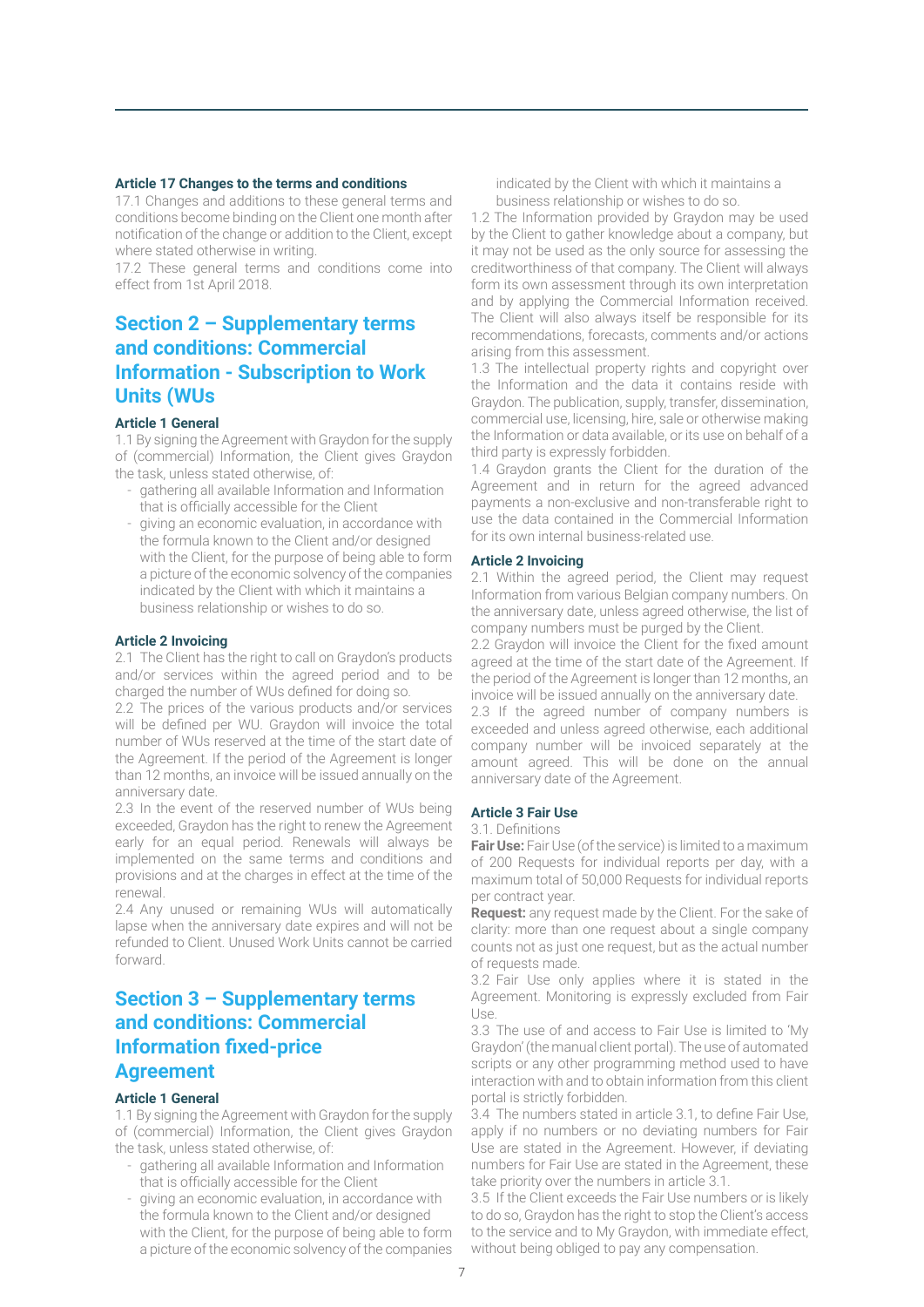# **Section 4 – Data Base Management**

# **Article 1 Definitions**

**Adresses:** Addresses of companies, self-employed workers, professionals and non-profit organisations.

**Database Management:** The updating, maintenance and enhancement of the Client database.

**File audit:** A File Audit is a quality check on the Client's database. It also involves a profile outline of the Client's customers/prospects. It is the first step in Database Management

**Marketing Information:** The aim of Marketing Information is to extract the maximum return from a database. This is done by market analysis, Database Management and Address Files.

**Start-ups:** new registrations (incorporations) of companies in the Crossroads Bank for Enterprises (sole traders and companies) and in the Annexes to the Belgian State Gazette (companies only).

New registrations of companies established more than three months prior to registration are not considered as start-up companies and hence are also not supplied as Start-ups.

# **Article 2 General**

2.1 The Graydon database is built up using Information provided by public sources, supplemented by the Information gathered by Graydon's services. As a result, the Addresses and matching databases constitute original work for which Graydon reserves all (intellectual) property rights. Graydon's databases are updated daily, which means that at the time an order is placed, Graydon is unable to provide the exact number of addresses in the database. Only once the order has been fulfilled is Graydon able to state the exact quantities.

#### **Article 3 Wastage**

3.1 A certain % of wastage is normal and is to be accepted by the Client. There is a maximum limit of 4%. Postal returns from mail-outs using Addresses from the Graydon database will be selected and those that relate to Belgian companies will be refunded at a rate of 0.15 EUR each. This guarantee applies to the Addresses of companies and does not apply to the addresses of self-employed workers, professional and non-profit organisations for which the Client acknowledges that the wastage percentage may be greater given the nature of the selection. Postal returns must be sent back to Graydon within two months of delivery by Graydon. Failure to do so will result in the refund entitlement mentioned above lapsing. Other direct and indirect claims by Clients (including for lost carriage, loss of printwork, etc.) are not admissible. For telephone and fax numbers supplied (and other forms of communication such as mobile phone numbers, Internet addresses, etc.), a refund will be allocated by Graydon to the Client once the wastage percentage reaches 12%. This wastage of telephone and fax numbers (and other forms of communication as stated above) must be reported to Graydon within two months of being supplied by Graydon. Failure to do so will result in the refund mentioned above lapsing.

There are no refunds for the supply of e-mail addresses. This is because non-delivery to an e-mail address is not always attributable to an incorrect e-mail address, but can also be caused by other reasons, such as firewalls, unemptied mailboxes, etc., which are entirely beyond Graydon's control.

# **Article 4 Deduplication**

4.1 The deduplication by Graydon of databases received/supplied is never carried out automatically. Examples (non-exhaustive list):

- With Marketing Information, the e-mail addresses and/or contact persons and/or telephone/fax numbers supplied by the Client are not automatically deduplicated by Graydon against the e-mail addresses and/or contact persons and/ or telephone/fax numbers that are available in the Graydon database;
- With the supply of an Addresses database in which the same contact persons and/or the same e-mail addresses appear for various company numbers, Graydon will not carry out an automatic deduplication of these contact persons and/or e-mail addresses;
- In cases with Marketing Information and with the supply of an Addresses database where a contact person for each company number occupies several positions in the company, Graydon will not carry out an automatic deduplication.

4.2 The above is not an exhaustive list. If the Client wishes to have a deduplication, it needs to request Graydon in writing to do so and the Client will then be charged an additional cost to do so.

# **Article 5 Supply of Marketing Information**

5.1 Except where expressly stipulated otherwise, all of the Marketing Information products sold by Graydon will be delivered within 10 working days of receiving the signed Agreement. This is with the exception of Start-ups, which are supplied weekly or monthly at the time they become available in the Graydon database, depending on what is stated in the Agreement. Delivery lead-times are indicated as being approximate only. Delays may not result in compensation, nor in the total or partial cancellation of the contract or order. 5.2 Contrary to what is stated in the previous article, when placing an order for the supply of Addresses, a call-off system can be agreed. This involves Graydon and the Client consulting to determine a set number of deliveries per year. The Client will notify Graydon when it wishes to receive one of the planned deliveries. When the end date of the contract arrives, any planned deliveries that have not been called off will automatically lapse and no refund will be made to the Client. In other words, the invoice will remain owed in  $f_{11}$ 

#### **Article 6 Liability**

6.1 Graydon cannot be held responsible for the total or partial accuracy of the Marketing Information products supplied, by whatever method of communication, although these products are always provided in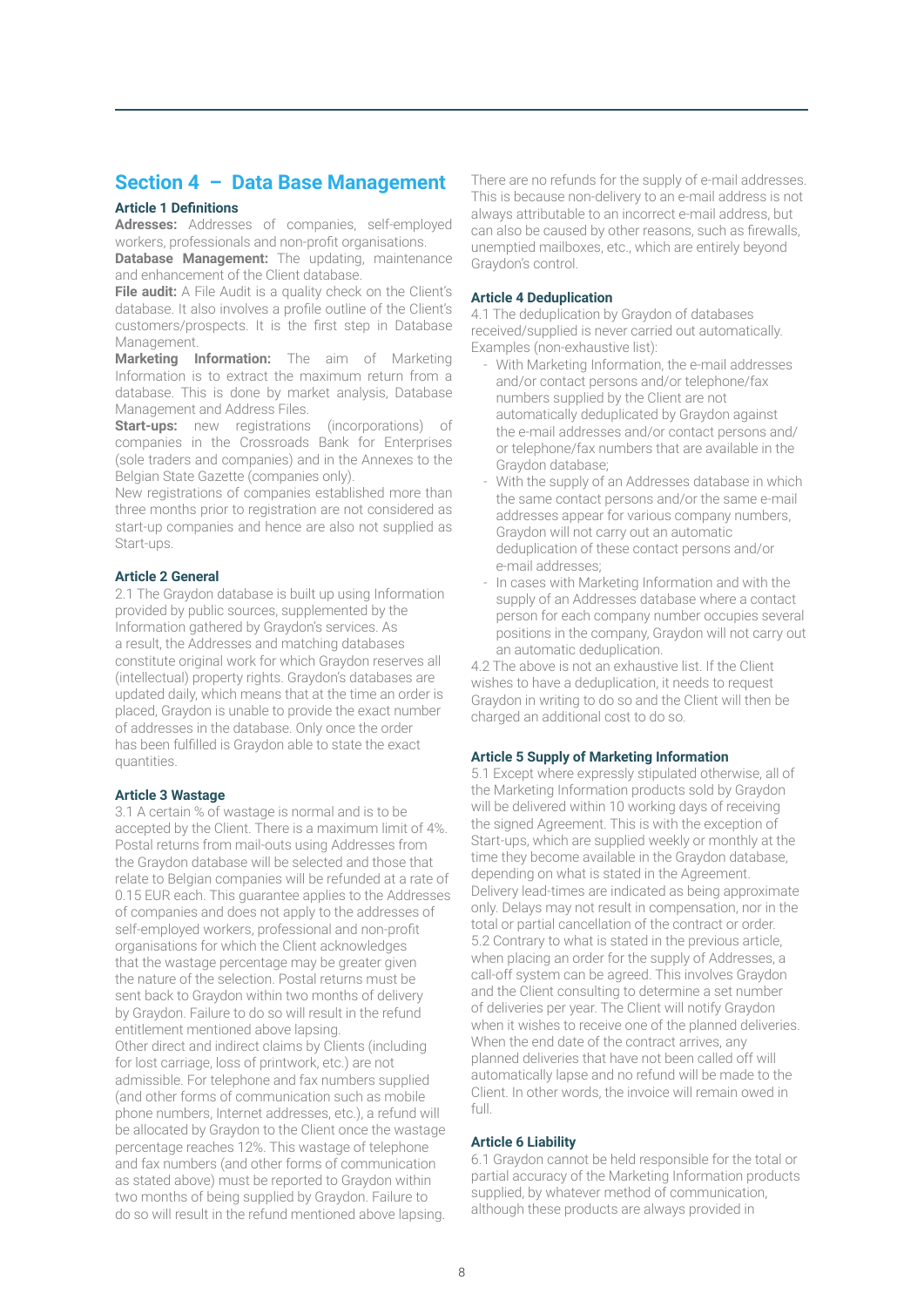good faith. Nor can Graydon be held responsible for any loss or damage caused by carelessness or any other action or lack of action, or for any other reason regarding the obtaining, gathering or passing on of the aforementioned Marketing Information products, as well as for any delay in their delivery. Graydon can also not be held liable for the accuracy of the Nacebel codes, which are the official activity code(s) allocated by the VAT authorities, Social Security administration, Crossroads Bank for Enterprises (CBE) and the Annexes to the Belgian State Gazette.

# **Article 7 "Don't-Call-Me Register"**

7.1 Graydon cannot be held responsible for the use of telephone numbers by the Client. The Client acknowledges that if it wishes to use the databases with telephone numbers purchased from Graydon for commercial purposes, it must first register and then deduplicate the databases against the "Don't-Call-Me" register in line with the applicable legislation.

# **Article 8 Discretion and confidentiality**

8.1 In addition to what is stated in Section 1, Article 8, Graydon undertakes to treat all Information it receives from the Client in execution of the Agreement with the utmost discretion and not to disclose it to third parties. 8.2 Graydon is not obliged to disclose the sources of the Marketing Information products it supplies, nor its method of operating.

8.3 The Marketing Information products, which are always supplied based on their availability in the Graydon database and provided legal provisions so allow, are strictly confidential and in any event remain the property of Graydon. Graydon reserves the right in certain cases only to provide the Marketing Information products verbally.

8.4 The name of Graydon will never be disclosed as the source of Marketing Information products unless the law obliges the Client to do so.

# **Article 9 Invoicing**

9.1 Invoicing takes place immediately at the time the signed Agreement for the Start-ups product/service is received for the amount established in accordance with the number of Addresses indicated. In the event of the number of Start-ups reserved originally being exceeded, the excess number will be invoiced on the annual renewal date of the Agreement at the scheduled unit price, as stated in the Agreement.

9.2 After receipt of the signed Agreement for the Addresses product/service or for the Database Management product/service, invoicing will take place at the time of delivery, except when the amount is known in advance (such as the minimum to be invoiced, etc.), as stated in the Agreement. In this latter case, invoicing takes place at the time the Agreement is signed.

# **Article 10 Database Management**

10.1 A File Audit provides an indication of the possible number of records to be linked. The results are not binding on Graydon.

10.2 Graydon does everything possible to correctly match the records provided by the Client with a company number – and always does so in good faith. It cannot be held liable for any incorrectly linked records. This means that the result is always highly dependent on the quality of the records provided by the Client. 10.3 The lead-time for a File Audit depends, among other things, on the quality of the database provided by the Client. As a result, Graydon is only able to provide an indication of the completion deadline without that deadline being binding on Graydon. Graydon does everything possible to respect the estimated delivery time as closely as possible.

# **Section 5 Supplementary terms and conditions: Risk & Compliance**

# **Article 1 Risk & Compliance**

1.1 **Risk & Compliance Informatie:** data about companies and individuals supplied by Graydon so that the Client, among other things, is able to comply with its statutory obligations and supervisory tasks pursuant to AML, duty of care, customer due diligence and know your customer and to ensure that this data is not included in the following services (non-exhaustive): UBO Check and Compliance Check.

1.2 The intellectual property rights to the Risk & Compliance Information and the data therein resides with Graydon. The publication, supply, transfer, dissemination, commercial use, licensing, hire, sale or otherwise making the Risk & Compliance Information or data therein, or its use on behalf of a third party is expressly not permitted. 1.3 Graydon grants to the Client, for the duration of the Agreement and in return for the agreed advance payment a non-exclusive and non-transferable right to use the data in the Risk & Compliance Information for the Client's own internal business use in order to comply with the legal obligations and supervisory tasks pursuant to AML, duty of care, customer due diligence and know your customer requirements.

# **Section 6 – Supplementary terms and conditions: Graydon Learning Centre (GLC)**

# **Article 1 Definitions**

**Certificates/badges:** Certificate: proof of attendance at and a particular score from a course/learning programme; **Badge:** symbol or indication of a performance, skill, completion of a learning activity;

**Content:** all Information, text, files, scripts, graphic presentations, photos, sounds, music, videos, interactive elements or other similar material, in any form whatsoever, that is produced by Graydon and/or its suppliers. The term 'Content' is also understood to mean Content that is generated by parties other than Graydon using the Content and/or software developed by Graydon stated in the first sentence;

**E-learning:** All learning activities that can be carried out digitally, e.g. e-learning modules, e-papers, webinars and animation. A conventional training course is not a form of e-learning;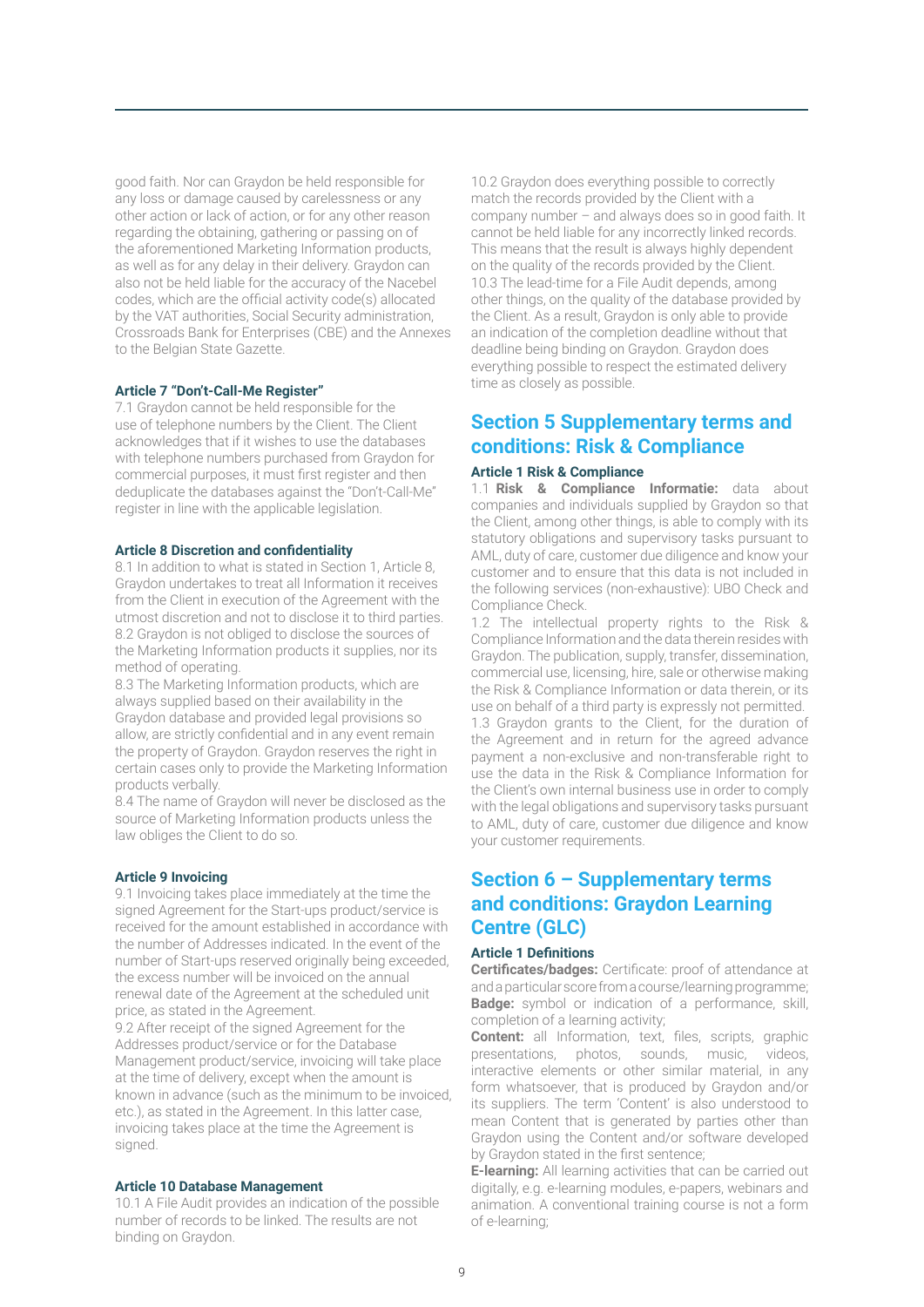**User:** Anyone who has the right to access and use (parts of) the GLC and who has their own login and who has registered;

**GLC: Graydon Learning Centre:** Graydon Belgium NV, located and with offices in Antwerp (Berchem);

**Identification details:** The Graydon login by which both Client and Users can access the GLC;

**IP rights:** All intellectual property rights and related rights, such as copyright, trademark rights and database rights;

**Learning activity:** Activity related to learning and developing, e.g. e-learning modules, webinars, e-books, infographics, animations; Learning programme/course: Defined curriculum consisting of various types of learning activities, e.g. a credit management course consisting of an e-paper, e-learning module, film, forum and survey;

**Learning environment:** An environment created for a learning activity. The environment may consist of 1 or more learning activities (more than 3 learning activities = learning programme);

**Mailtoagree:** the application by which Graydon (via Sales) sends out a price quote by e-mail and by which the Client can approve this price quote online, thereby bringing the Agreement into being;

**Manager:** Manager or team leader who manages and controls the learning of his/her employees. He/she can create Users (Employees) in the GLC and allocate learning activities;

**Employee:** see "User" and "Manager";

**Client:** Graydon's client, being any natural person or legal entity with whom/which Graydon has entered into an Agreement, as well as the client's representative(s), authorised agent(s), assignee(s), successor(s) in title and heir(s);

**Agreement:** Any Agreement relating to the provision of specific products and/or services between Graydon and the Client, including any change and addition thereto. In any event, the Agreement consists of these General Terms and Conditions. The Agreement comes into being via Mailtoagree;

**Products:** Everything provided by Graydon that is the subject of an offer, price quote, Agreement or other legal transaction between Graydon and the Client, including

– but not limited to – books, periodicals and physical media or data-carriers; **In writing:** Notification given on paper as well as by

e-mail (e.g. Mailtoagree);

**SCORM package:** Sharable Content Object Reference Model is a set of standards and specifications that can be applied with e-learning. Graydon will offer e-learning modules in the form of SCORM packages;

**Software:** The software developed by (the licensors of) Graydon, i.e. Totara. Totara is an Open Source LMS (Learning Management System) product based on Moodle with a number of specific extensions that make it suitable for business use.

# **Article 2 The GLC**

2.1 The GLC (Graydon Learning Centre) is the framework that handles all aspects of the learning process. A GLC is the infrastructure that delivers and manages the educational content, inspects and assesses individual and organisational learning or training goals, monitors progress, and collects and manages data for monitoring

the organisation's learning process. In addition to content, a GLC also manages the registration for courses, course administration, tracking and reporting. Users can access a learning activity via the catalogue page. The catalogue offers unlimited use of the following options: including – but not limited to – form of learning, including modules, e-learning modules, classes, papers, webinars, etc., and themes (Credit Information, Marketing Information, Business Information, Risk & Compliance, etc.)

2.2 During the term of the Agreement, Graydon, on behalf of the Client, will grant registered Users access to the GLC in accordance with Article 4.1 subject to the provisions contained in these General Terms and Conditions, and Supplementary Terms and Conditions, and subject to payment of the agreed fee.

2.3 The Client will not give third parties access to the GLC.

2.4 Graydon is never obliged to provide the Client with a physical medium containing the Software used in the context of the GLC, or to provide a copy of this Software for installation on the Client's systems.

2.5 The Client, at its own expense and risk, must arrange for an Internet connection, hardware, software and associated licences to be able to use the GLC.

#### **Article 3 Guarantees**

3.1 Graydon does not guarantee that the GLC will always be available without interruption, and that it is free of errors or defects. All liability for possible damage of any kind whatsoever resulting from this or any other use of the GLC, is expressly declined by Graydon.

3.2 Despite all the care and attention that is paid to the composition of the GLC, it is possible that the information published on the GLC (website) may be incomplete, incorrect or unclear.

3.3 No rights can be derived from the publication of regulations on the GLC. All documentation found on the GLC is of a purely informative nature, with reservation of all rights and without any prejudicial acknowledgement and without it granting any rights to third parties or waiving any legal obligations.

3.4 The information about the GLC is updated regularly. Changes may be made at any time with immediate effect and without advance notice. Graydon may change the content or environment of the GLC and/ or limit the functionality of the GLC. Graydon is not obliged to maintain, change or add certain features or functionalities of the GLC. Graydon may temporarily shut down the GLC in whole or in part, for maintenance for example, and/or temporarily or permanently deny a Client or a user access to the GLC. Graydon is not liable for any damage suffered by the Client or an individual Internal User.

#### **Article 4 Registration**

4.1 After the Agreement has been entered into via the Mailtoagree application, all authorised Users who want to access the GLC must register using the login information received. This means that Users must register to obtain access to the GLC. When registering, Users will be prompted to enter the name and contact information. The User then receives a user name (= User e-mail address) and a password, which the User can use to log in during future visits to the GLC.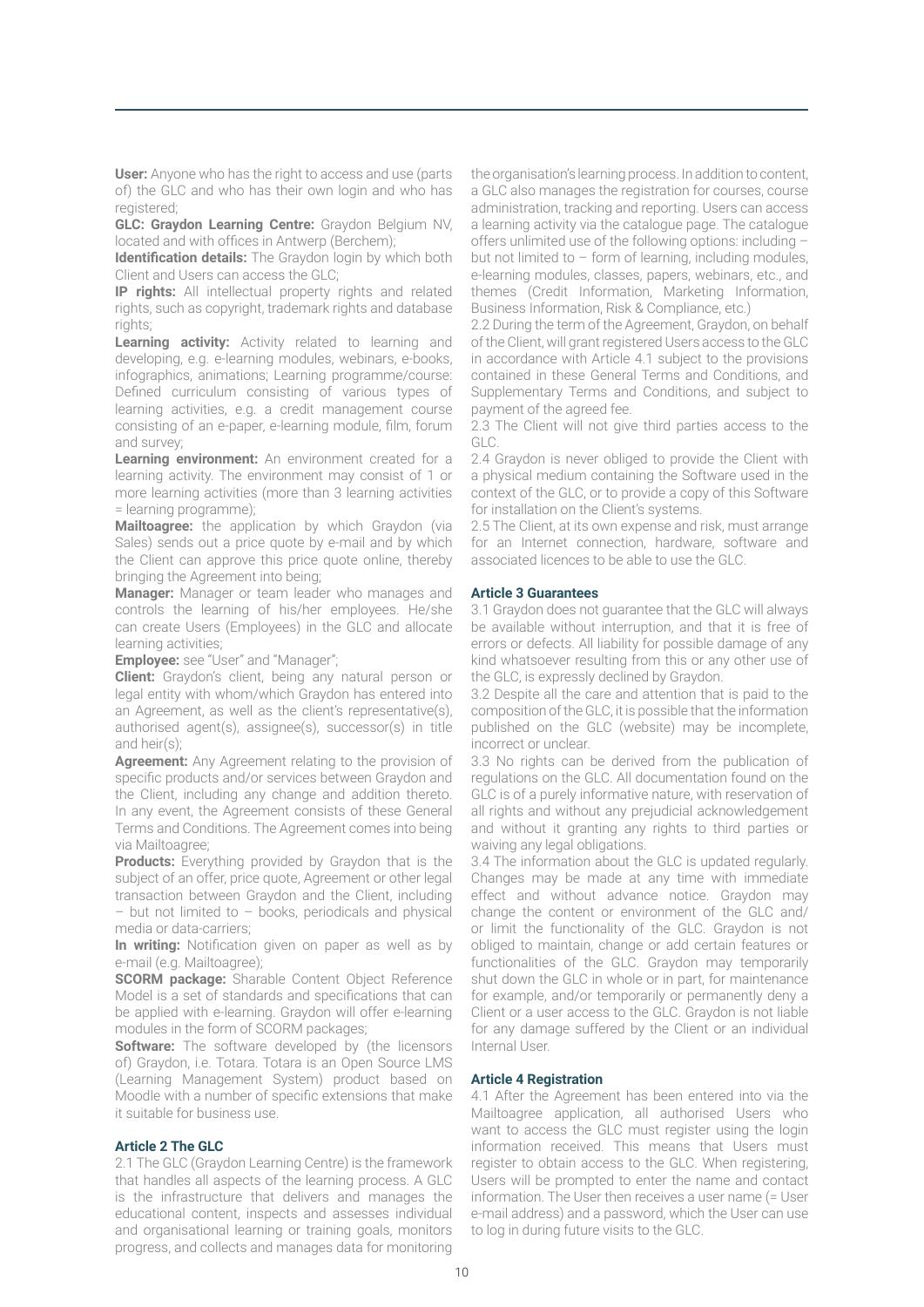4.2 This user name and password are strictly personal and confidential. The Client guarantees that the Users will keep the assigned user name and password strictly confidential and never reveal it to others inside or outside the Client's organisation.

# **Article 5 Rights of use**

5.1 Graydon grants the Client only the non-exclusive, non-transferable right to use the Software supplied by Graydon for personal use or within the Client's organisation.

5.2 The Client/User must guard against misuse of the Software in any form. Client/User is not entitled to make the Software available to third parties in any way and for any purpose unless written permission has been granted by Graydon.

5.3 The Client/User is not entitled to make copies of the Software in any way and for any purpose unless written permission to do so has been granted by Graydon.

5.4 Only if and insofar as this has been agreed in writing, will Graydon make new versions and releases of the Software available to the Client/User.

# **Section 7 - Supplementary terms and conditions: Multiscoring Screening/ Payment Score Screening/ Business Analyser**

8.1 At the time of reserving the Multiscoring Screening/ Payment Score Screening/Business Analyser, Graydon will immediately invoice the Client, or make an adjustment via Work Units, the number of company numbers to be screened as stated on the order form. The Client will provide its customer database to Graydon immediately after signing the order form. If the number of company numbers to be screened is greater than the number indicated on the order form, Graydon will invoice the Client for the difference or make an adjustment via Work Units after execution of the Multiscoring Screening/ Payment Score Screening/Business Analyser. If at the time of reserving the Multiscoring Screening/Payment Score Screening/ Business Analyser the Client has not communicated to Graydon the number of company numbers to be screened, upon receipt of the Client's own customer database and after execution of the exact number of company numbers to be screened, Graydon will invoice the Client for the corresponding amount or make an adjustment via Work Units.

# **Section 8 – Supplementary terms and conditions: Barter for delivery of payment experiences**

9.1 Unless another period is agreed, this barter agreement is valid for a term of 12 months starting the month of signing and ending the last working day of the 12th month, unless specified otherwise.

9.2 This agreement will be tacitly renewed on its expiry date for the same barter. A new term of 12 months, unless a different period is agreed upon, always begins on the 1st working day of the month following the expiry date. This agreement can be terminated in writing by either party.

9.3 Payment experiences will be entered into its database by Graydon with the intent of making them available to its clients in an anonymous pool.

9.4 If during the term of the Agreement the supplier is entitled to request commercial information, the supplier may request this information from Graydon in proportion to the maximum number of payment experiences effectively processed.

9.5 From the moment the Client temporarily or permanently ceases to deliver the payment experiences monthly in the agreed manner, or in the case of a reduction of more than 30% per month for a period of three months in the average number of active debtors or average number of invoices per month mentioned on the front, Graydon may discontinue or restrict the barter. If the supplier, in exchange for a limited number of products/services, were to use more products/services than anticipated, the excess will be charged. In all the situations mentioned in this article, Graydon has the right to charge the supplier for the excess requested products/services.

9.6 The Client acknowledges complying with the necessary obligations with respect to the Data Protection Act, and grants permission for Graydon to include the business-to-business payment experiences delivered in its database.